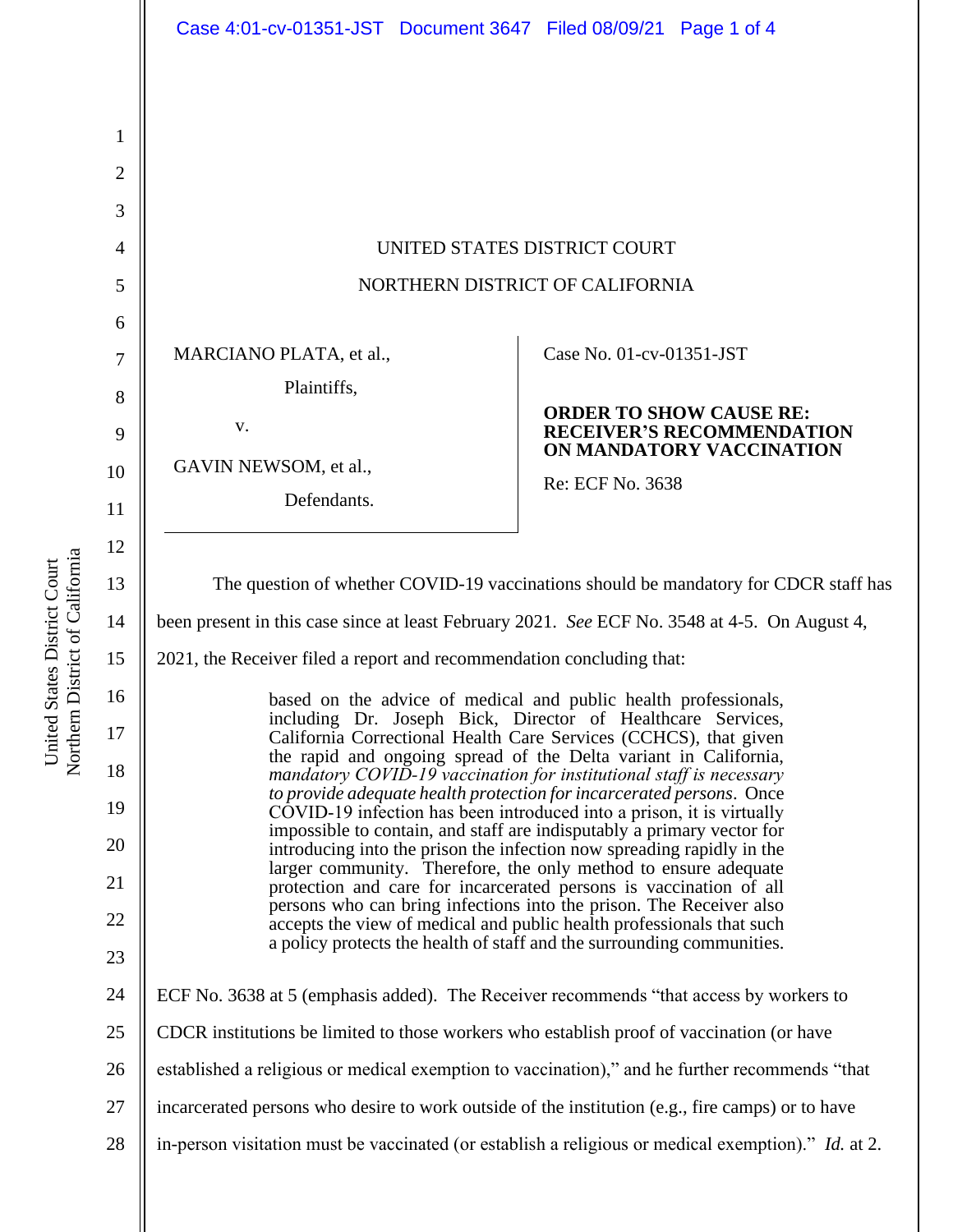He has also concluded that "[d]elaying a mandatory vaccination policy until the next wave is upon us will not produce results until it is too late and the worst of the wave is over." *Id.* at 26.

On August 5, 2021, the State Public Health Officer issued an order mandating full COVID-19 vaccination for workers in certain health care facilities, including skilled nursing facilities, dialysis centers, hospice facilities, and clinics and doctor offices. Cal. Dep't of Pub. Health ("CDPH"), *Order of the State Public Health Officer Health Care Worker Vaccine Requirement* (Aug. 5, 2021), [https://www.cdph.ca.gov/Programs/CID/DCDC/Pages/COVID-](https://www.cdph.ca.gov/Programs/CID/DCDC/Pages/COVID-19/Order-of-the-State-Public-Health-Officer-Health-Care-Worker-Vaccine-Requirement.aspx)[19/Order-of-the-State-Public-Health-Officer-Health-Care-Worker-Vaccine-Requirement.aspx.](https://www.cdph.ca.gov/Programs/CID/DCDC/Pages/COVID-19/Order-of-the-State-Public-Health-Officer-Health-Care-Worker-Vaccine-Requirement.aspx) The order defines "worker" to include "all paid and unpaid individuals who work in indoor settings where (1) care is provided to patients, or (2) patients have access for any purpose," and to specifically include "persons not directly involved in patient care, but who could be exposed to infectious agents that can be transmitted in the health care setting," including "security." *Id.*

The State Public Health Officer explained that vaccination "is the most effective means of preventing infection with the COVID-19 virus, and subsequent transmission and outbreaks"; that "[r]ecent outbreaks in health care settings have frequently been traced to unvaccinated staff members"; and that he was issuing the order "to reduce the chance of transmission to vulnerable populations." *Id.* He also characterized the settings in which vaccines were being mandated as "particularly high-risk settings where COVID-19 outbreaks can have severe consequences for vulnerable populations including hospitalization, severe illness, and death," and explained that "the settings in this order share several features. There is frequent exposure to staff and highly vulnerable patients, including elderly, chronically ill, critically ill, medically fragile, and disabled patients. In many of these settings, the patients are at high risk of severe COVID-19 disease due to underlying health conditions, advanced age, or both." *Id.*

24 25 26 27 These descriptors would appear to apply equally to CDCR prisons, all of which include clinics, and some of which include other health care facilities specifically identified in the order. Perhaps for that reason, the California Correctional Peace Officers' Association ("CCPOA") has indicated that the order, "if legal, would appear to potentially preempt the Receiver's

28 Recommendation." ECF No. 3644 at 2. However, CDPH has so far taken the position that the

1

2

3

4

5

6

7

8

9

10

11

12

13

14

15

16

17

18

19

20

21

22

23

2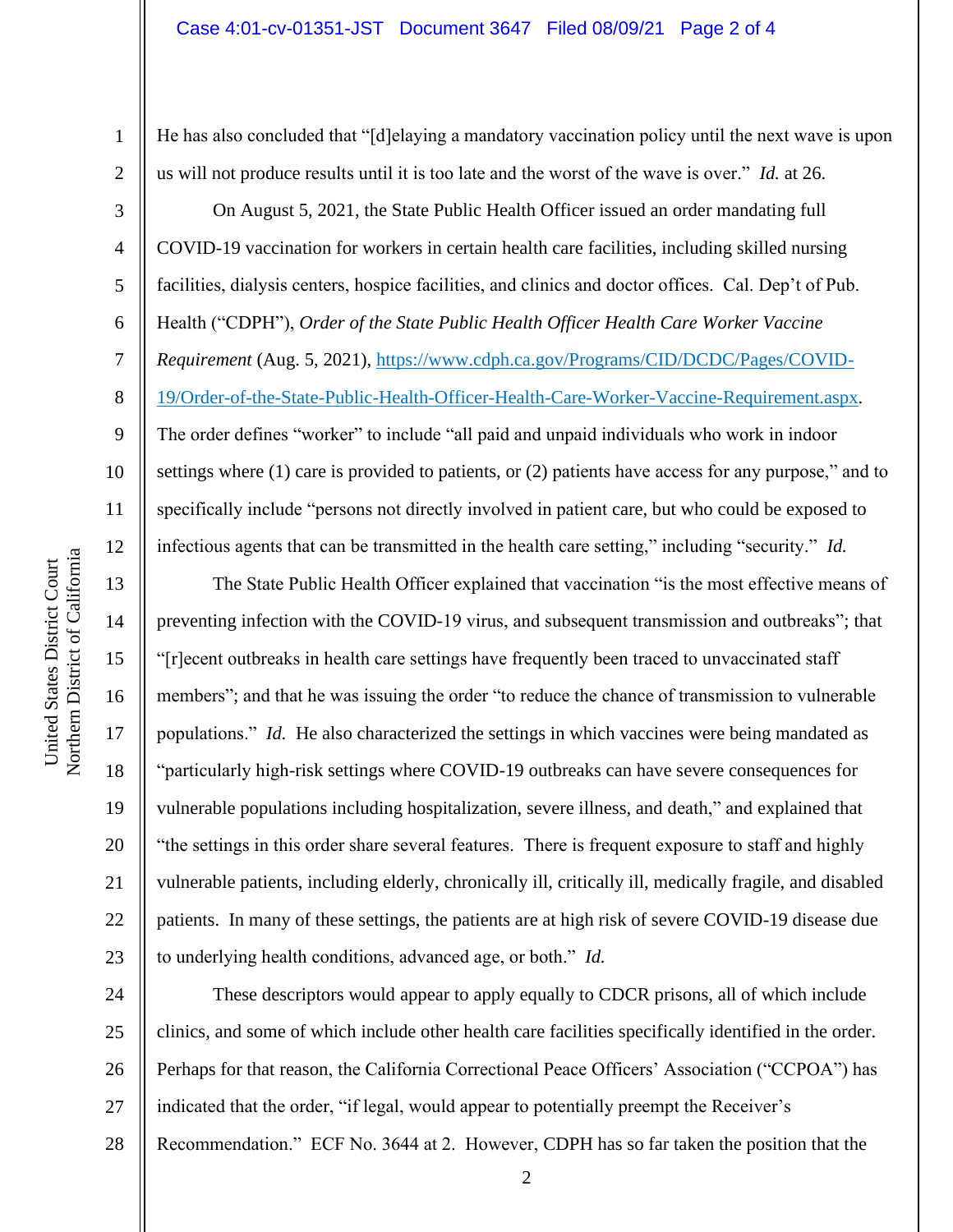## Case 4:01-cv-01351-JST Document 3647 Filed 08/09/21 Page 3 of 4

August 5 order does not apply to "State and Local Correctional Facilities" and has stated its intent to issue "forthcoming guidance . . . that considers the unique circumstances of health care integrated into a congregate setting." CDPH, *FAQ – Health Care Worker Vaccine Requirement* (Aug. 5, 2021), [https://www.cdph.ca.gov/Programs/CID/DCDC/Pages/COVID-19/FAQ-Health-](https://www.cdph.ca.gov/Programs/CID/DCDC/Pages/COVID-19/FAQ-Health-Care-Worker-Vaccine-Requirement.aspx)[Care-Worker-Vaccine-Requirement.aspx.](https://www.cdph.ca.gov/Programs/CID/DCDC/Pages/COVID-19/FAQ-Health-Care-Worker-Vaccine-Requirement.aspx) Thus, the Receiver's recommendations are not moot.

Accordingly, the Court orders the parties to show cause as to why it should not order that the Receiver's recommendations be implemented.<sup>1</sup> The Court has reviewed the proposed briefing schedules submitted by the parties, the Receiver, and CCPOA, ECF Nos. 3642-45, and now orders as follows:

1. The parties shall file written responses to this order to show cause no later than August 23, 2021. CCPOA may file a response by the same date, with or without seeking intervention.

2. Any requests for intervention or permission to file amicus briefs shall be filed by the same date. Requests for intervention shall be accompanied by the proposed complaint in intervention as well as the proposed brief in response to this order to show cause. Proposed intervenors shall indicate in their request for intervention whether the parties oppose or support intervention. Requests to appear as amicus curiae shall be accompanied by the proposed brief in response to this order to show cause.

20 22 3. The parties, CCPOA, and any intervenors whose requests to intervene have been granted may file reply briefs no later than September 3, 2021. The Receiver may file a reply by the same deadline. Unless otherwise ordered, amicus curiae and proposed intervenors whose requests to intervene are denied may not file reply briefs.

23 24 25 26 4. In addition to making any legal arguments, the parties, CCPOA, and any proposed intervenors must state their opinion on whether they agree or disagree with the public health conclusions described in the Receiver's report. If they disagree, they shall support their position by declarations. They must also state their position, supported by argument or admissible

27

1

2

3

4

5

6

7

8

9

10

11

12

13

14

15

16

17

18

19

21

<sup>28</sup>  $<sup>1</sup>$  Nothing in this order precludes the Receiver from implementing his recommendations without a</sup> court order if he determines that it is appropriate to do so.